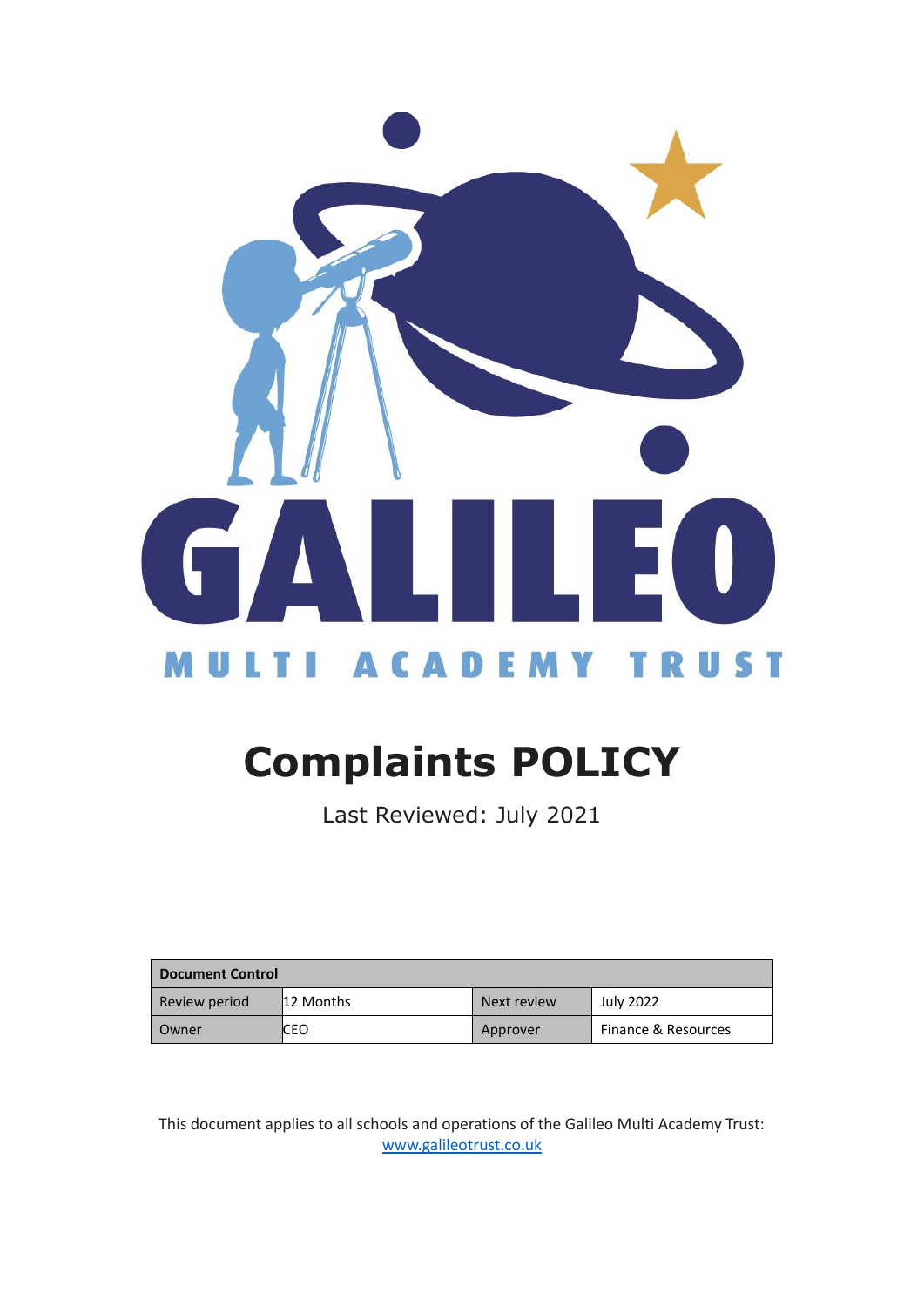# **Contents Page**

| Purpose                                            | 3  |
|----------------------------------------------------|----|
| Introduction                                       | 3  |
| Aims                                               | 3  |
| Monitoring and recording complaints                | 4  |
| Special circumstances                              | 4  |
| Anonymous complaints                               | 5  |
| Time limits and cut off points                     | 5  |
| Confidentiality                                    | 5  |
| Monitoring of policy                               | 5  |
| Appendix A - Complaints procedure                  | 6  |
| Appendix $B -$ Summary for dealing with complaints | 11 |
| Appendix C – Complaint form                        | 12 |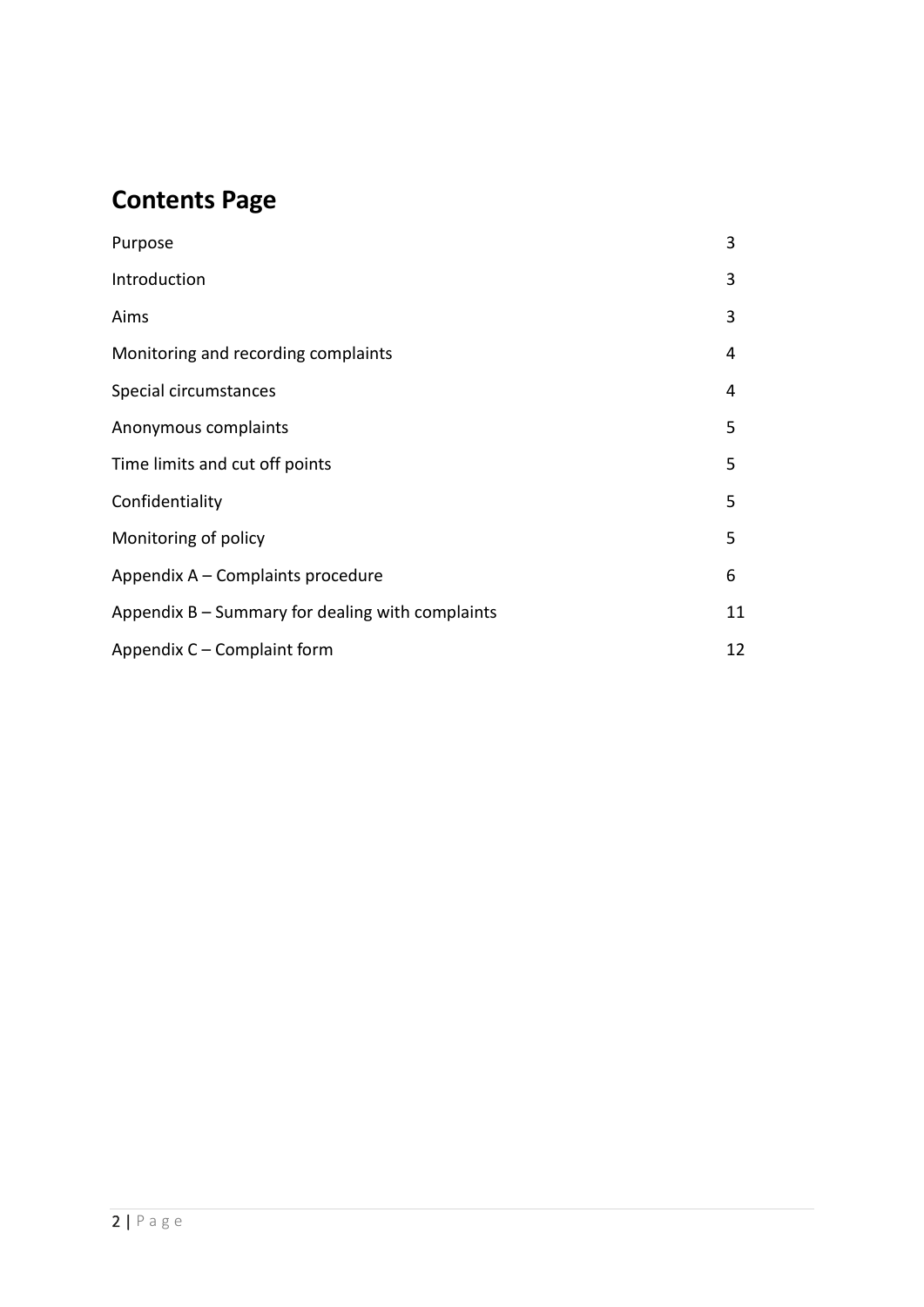#### **Purpose**

The purpose of this policy is to ensure that any general concerns against a member of staff, school or the Trust as a whole, relating to aspects of the provision, facilities or services. This policy sets-out the formal procedures should the concern not be resolved informally. The policy is not intended to cover complaints regarding those aspects of school life for which there are specific statutory requirements:

- Delivery of the National Curriculum and the provision of collective worship and religious education.
- Local Authority decision on special needs assessment.
- School Admissions and exclusions.
- Allegations of child abuse, financial improprieties or other criminal activities.
- Complaints about general matters of policy such as the overall resourcing of a school.
- Teacher performance.

#### **Introduction**

Galileo Multi Academy Trust prides itself on the quality of teaching provided for all pupils. If parents/carers have concerns, they will be treated seriously by the Trust. A complaint can be brought by a parent/carer of a registered child at any school within the Trust or any person who has been provided with a service/facility at any school within the Trust. This person is referred to as the complainant.

• School's may have a nominated member of staff with responsibility for the operation and management of the complaints procedure. The class teacher will be the first point of contact unless the concern relates to the teacher in which case the first point of contact should be the Headteacher.

• A concern becomes a complaint only when the complainant asserts that the school or the Trust has acted wrongly in some significant decision, action or failure to take action.

• Even when a complaint has been made it can be resolved or withdrawn at any stage.

#### **Aims**

This policy aims to reassure complainants that any complaints raised will be dealt with in a fair, open and responsive way with the aim of achieving a speedy and satisfactory resolution. The Trust recognises a willingness to listen to questions, criticisms and to respond positively in a way in which improvements can be made to school and/or Trust practices.

In line with the Education Act 2002, the Trust will:

- Encourage the resolution of problems by informal means wherever possible.
- Allow easy access and publication of complaints procedure
- Be impartial.
- Ensure the procedure is simple to understand and use.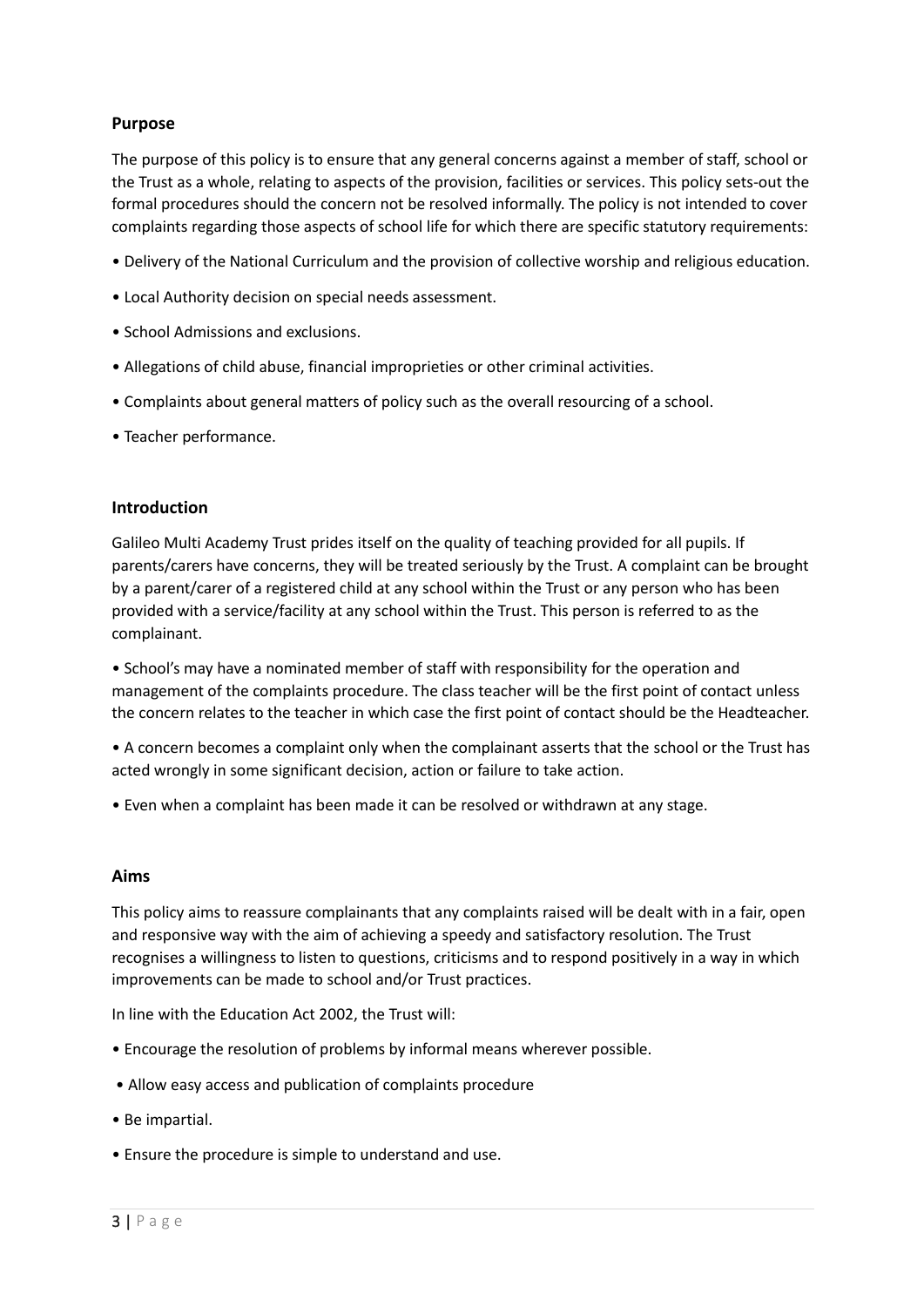• Be non-adversary.

• Allow swift handling with established time-limits for action and keeping people informed of any progress.

- Ensure a full and fair investigation by an independent person where necessary.
- Respect confidentiality.

• Address all the points at issue, provide an effective response and appropriate redress where necessary.

• Provide information to the senior management team so that services can be improved.

#### **Monitoring and recording complaints**

At all stages of the complaints procedure the following information should be recorded:

- Name of the complainant.
- Date and time at which complaint was made.
- Details of the nature of the complaint.
- Desired outcome of the complainant.
- How the complaint is being investigated (including written records of any interviews held).
- Results and conclusions of investigations.
- Any action taken.
- The complainant's response.
- Record of any subsequent action if required.

#### **Special circumstances**

• If the complaint suggests that a child has been at risk of significant harm through violence, emotional abuse, sexual interference or neglect, the DSL of that school will be informed and the complaint may be referred without further notice to Children's Social Care and/or to the social services authority for the area in which the child lives.

• If a social services authority decides to investigate a situation, this may postpone or supersede investigation by the Trust, school Headteacher or governing body.

• Where a matter can be resolved through a legal appeal, it will not be considered as a formal complaint. The key areas are: admissions decisions; certain decisions relating to formal assessment of special educational needs; and decisions to permanently exclude a child.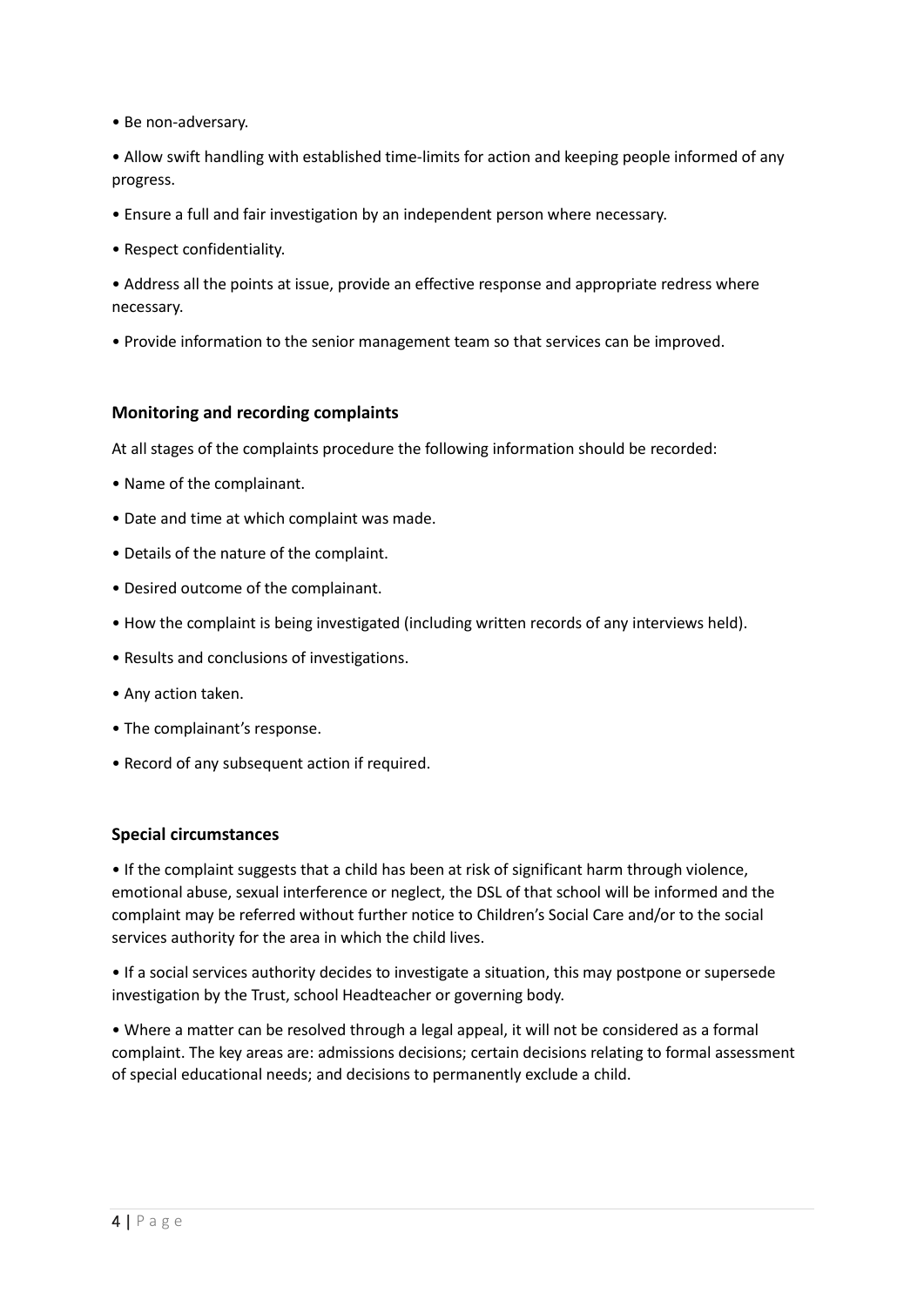#### **Anonymous complaints (please see also vexatious complaints)**

The Trust and its academies will not consider anonymous complaints. Any anonymous complaints will be retained and the number reported to the Trust board and local governing bodies to enable trustees and governors to monitor any patterns of complaints.

#### **Time limits & cut-off points**

Complaints need to be considered, resolved as quickly, and efficiently as possible.

Parents/carers should therefore make a complaint as soon as possible after an incident and should not leave reporting an incident or making a complaint longer than one week after the incident. Exceptions will be considered where it can be proven that there were good reasons why a complaint was not made earlier (e.g. further information was being gathered before making the complaint or full implications of an incident were not known until a later date).

#### **Confidentiality**

Correspondence, statements and records relating to individual complaints will be kept confidential except where the Secretary of State or a body conducting an inspection under section 109 of the 2008 Act requests access to them.

#### **Monitoring of policy**

This policy will be reviewed annually (or updated sooner if required) and monitor the number of complaints received, how these were addressed and any action taken.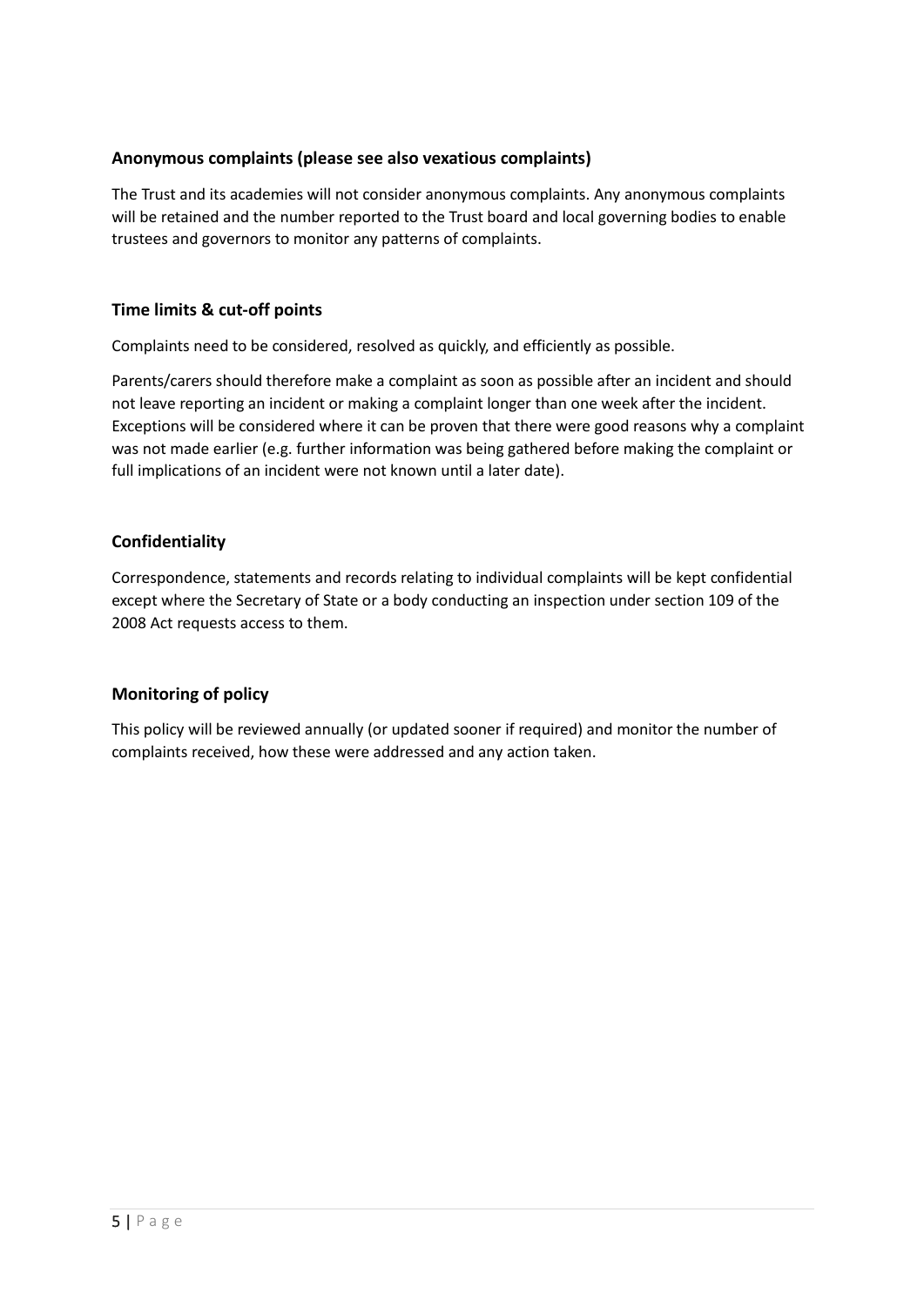## **Appendix A – Complaints procedure**

#### **The stages of the complaint**

**Stage 1 (informal):** Raising your concern with a staff member

• The Trust recognises that a vast majority of complaints and concerns can be resolved informally.

• It is expected that in most cases a member of staff will be able to resolve concerns without the need to go any further and it is in everyone's interest that complaints are resolved at the earliest possible stage.

• The complainant must feel able to raise concerns and complaints with members of staff, either in person, by telephone or in writing.

• A preliminary discussion may be undertaken to help clarify if he or she is making a complaint or expressing an opinion. The discussion is to:

– establish what has happened so far and who has been involved,

– clarify what remains unresolved,

- establish what the complainant feels would put things right,
- determine whether they wish to take it further.
- The complainant should be able to bring a friend to any discussion.

• The member of staff dealing with the concern should make sure that they conduct any interviews or meetings at a convenient time and in a positive atmosphere. Interviews and meetings should be conducted with an open mind and the staff member should be prepared to persist in the questioning and keep notes of the meeting/interview or arrange for an independent note taker to record minutes of the meeting.

• The member of staff dealing with the concern should make sure that any misunderstandings that may have occurred are clarified and that the complainant is clear what action (if any) or monitoring of the situation has been identified and agreed.

• The process should be completed speedily and concluded in writing with appropriate detail.

• Where no satisfactory solution has been found, the complainant should be informed that he or she will need to consider whether to make a formal complaint in writing to the school Headteacher.

• To assist in this process a complaint form is provided. (See Annex C)

Please note that the staff member will require time in order to investigate the matter further themselves and an unreasonable refusal to allow your concern or complaint to be addressed informally may result in the school being unwilling to take the issue any further.

The complaints co-ordinator i.e. the school Headteacher should be informed of any outcome.

If, having raised your concern with the member of staff concerned you are still dissatisfied or, the member of staff concerned is the subject of your complaint, then you should move on to the next level of the procedure, Stage 2, contacting the school Headteacher.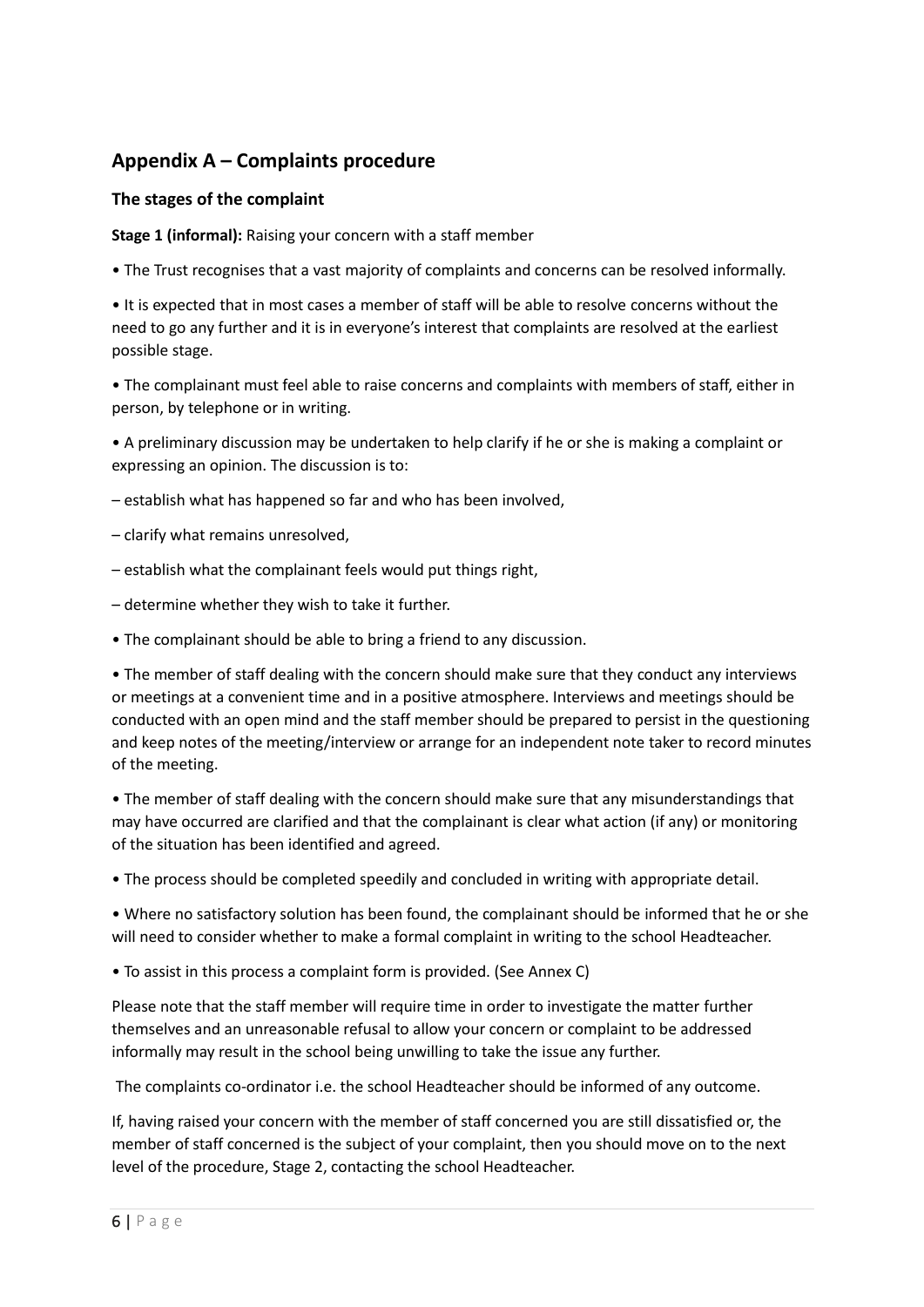If the first approach is made to a governor, the next step would be to refer the complainant to the appropriate person and advise them about the procedure.

#### **Stage 2 (formal):** complaint heard by school Headteacher

At this point, the complainant may be dissatisfied with the way the complaint was handled at Stage 1 after pursuing their initial complaint.

The school Headteacher may ask you to put your concerns in writing or to complete a formal complaints form – see Annex C, but will usually be able to deal with your concerns face-to-face.

The school Headteacher will acknowledge receipt of complaint and will attempt to resolve your concerns using any reasonable means that are felt appropriate: this may involve meeting with you to discuss the matter further, or delegating another senior member of staff to investigate and collate the information but not the decision on the action to be taken.

The school Headteacher should be allowed reasonable time to investigate the concern or complaint and gather any information that is required, this may be via discussions with all parties involved. This may involve talking to staff members, interviewing witnesses and taking statements from those involved. The school Headteacher will keep reasonable written records of meetings, telephone conversation and other documentation. The school Headteacher will investigate fully and communicate findings and/or resolutions to the complainant(s) verbally or in writing depending on the nature of the issue.

On this basis you should expect to receive feedback regarding the decision reached and the reasons for it. Where appropriate it should include what action the school will take/has taken to resolve the complaint.

As far as is reasonable, except in more complex cases, a written response will take place within 30 days of the initial complaint being received by the school Headteacher.

If you are dissatisfied with the outcome from the school Headteacher, or if the school Headteacher is the subject of your concern or complaint, the outcome of the chair of governors, then you may within 10 school days of the response, put your complaint in writing to the clerk to the governors, in a sealed envelope addressed to:

#### **Clerk to Local School Board**

**Your Schools Postal Address can be found on both the Trust and School website, or obtained by calling the school office or Central Trust Office.**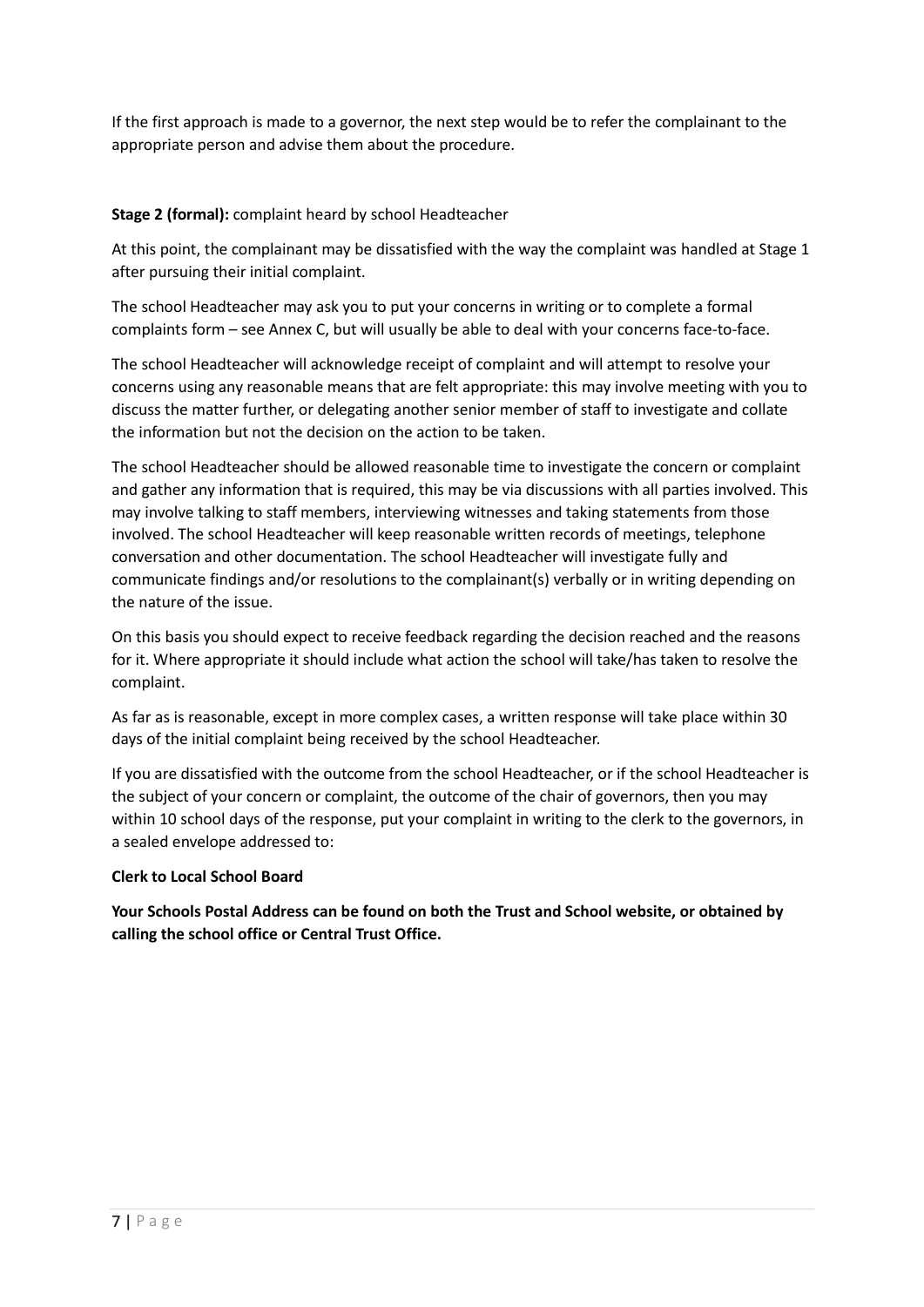**Stage 3 (formal):** complaint heard by chair of governors and/or complaints committee.

The clerk to governors will acknowledge receipt of the complaint within 5 school days of receipt.

The chair will investigate the complaint which may involve discussions with those involved. Once all the relevant facts have been established, the chair will seek to resolve issues and, if deemed necessary, the chair may refer the complaint to the complaints committee for the complaint to be heard further.

The governing body has responsibility for ensuring that any complaints formally notified to them are addressed. If you have not raised your concern or complaint with the school Headteacher, the chair may advise you to do so, but otherwise, if you have a complaint and have not already put the details in writing, the chair will ask you to do so. There is a form (Appendix C) which you may use if you wish.

The complaints committee is a designated panel of 3 governors who will be convened to hear your complaint.

The designated governors will hear your complaint on an impartial basis via a panel hearing that must be held in private, and will aim to resolve the complaint and reconcile any differences between you and the school.

Possible outcomes may include - the panel will:

- dismiss the complaint in whole or in part, or
- uphold the complaint in whole or in part, or where appropriate decide action to be taken, or

Offer one or more of the following:

- an apology,
- an explanation,

• an admission that the situation could have been handled differently or better (n.b. this is not the same as an admission of negligence),

- an admission that the event complained of will not recur,
- an explanation of the steps that have been taken to ensure that it will not happen again,
- an undertaking to review policies in light of the complaint.

It is recognised that you might not be satisfied with the outcome if the hearing does not find in your favour, therefore it may only be possible for the hearing to establish the facts and make recommendations.

Following the investigation, you will receive written feedback from the chair of governors including any decisions, recommendations, reasons for them and if appropriate, the next steps. This should be issued within ten working school days after the investigation has concluded.

Please note: if the outcome leads to action under another procedure or is an internal management issue for the school and therefore the responsibility of the school Headteacher, you may only be told that appropriate action will be taken.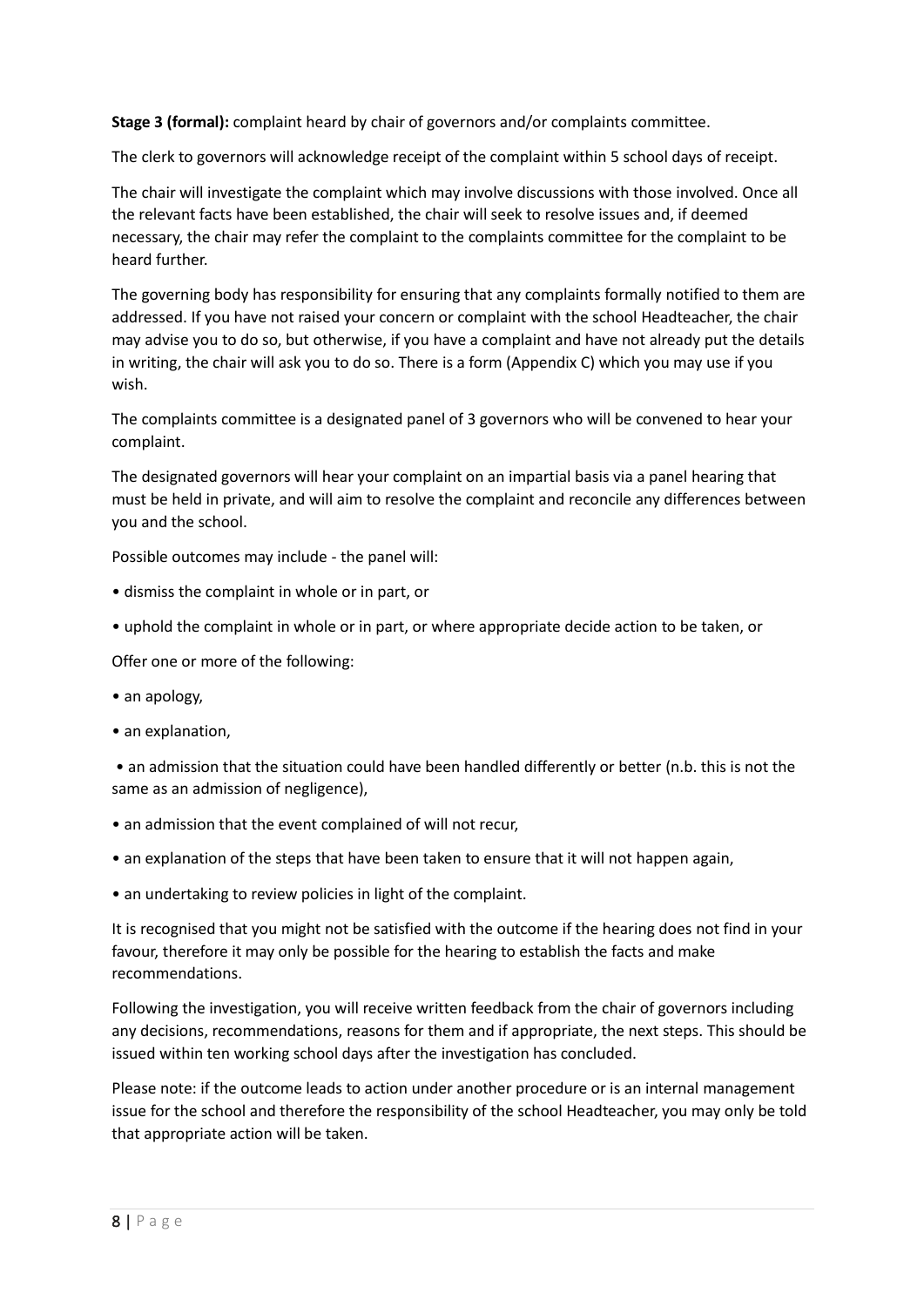If you are dissatisfied with the response from the chair of governors you should move on to step four of the formal stage, i.e. to appeal against the decision to the governing bodies complaints appeal panel.

#### **Stage 4 (formal):** complaint heard by governing bodies complaints appeal panel

The complainant needs to write to the clerk to the governing body within 10 days of the decision giving details of the complaint and asking that it is put before the appeal panel. The chair, or if the chair has been involved at any previous stage in the process, a nominated governor, will convene a GB complaints panel. One member of the panel will be independent of the management and running of the school.

The governors' appeal hearing is the last school-based stage of the complaints process and is not convened merely to rubber-stamp previous decisions, you will be given the opportunity to attend the hearing along with a friend or representative and/or a translator if you wish.

Individual complaints would not be heard by the whole GB at any stage, as this could compromise the impartiality of any panel set up for a disciplinary hearing against a member of staff following a serious complaint.

The governing body may nominate a number of members with delegated powers to hear complaints at that stage, and set out its terms of reference. These can include:

- drawing up its procedures;
- hearing individual appeals;
- making recommendations on policy as a result of complaints.

The panel can be drawn from the nominated members and may consist of three or five people. The panel may choose their own Chair.

The panel can make findings and recommendations:

- dismiss the complaint in whole or in part;
- uphold the complaint in whole or in part;
- decide on the appropriate action to be taken to resolve the complaint;
- recommend changes to the school's systems or procedures to ensure that problems of a similar nature do not recur.

A copy of the panel's findings and recommendations will be:

- provided to the complainant and where relevant, the person complained about.
- made available for inspection on the school premises by the proprietor/school Headteacher.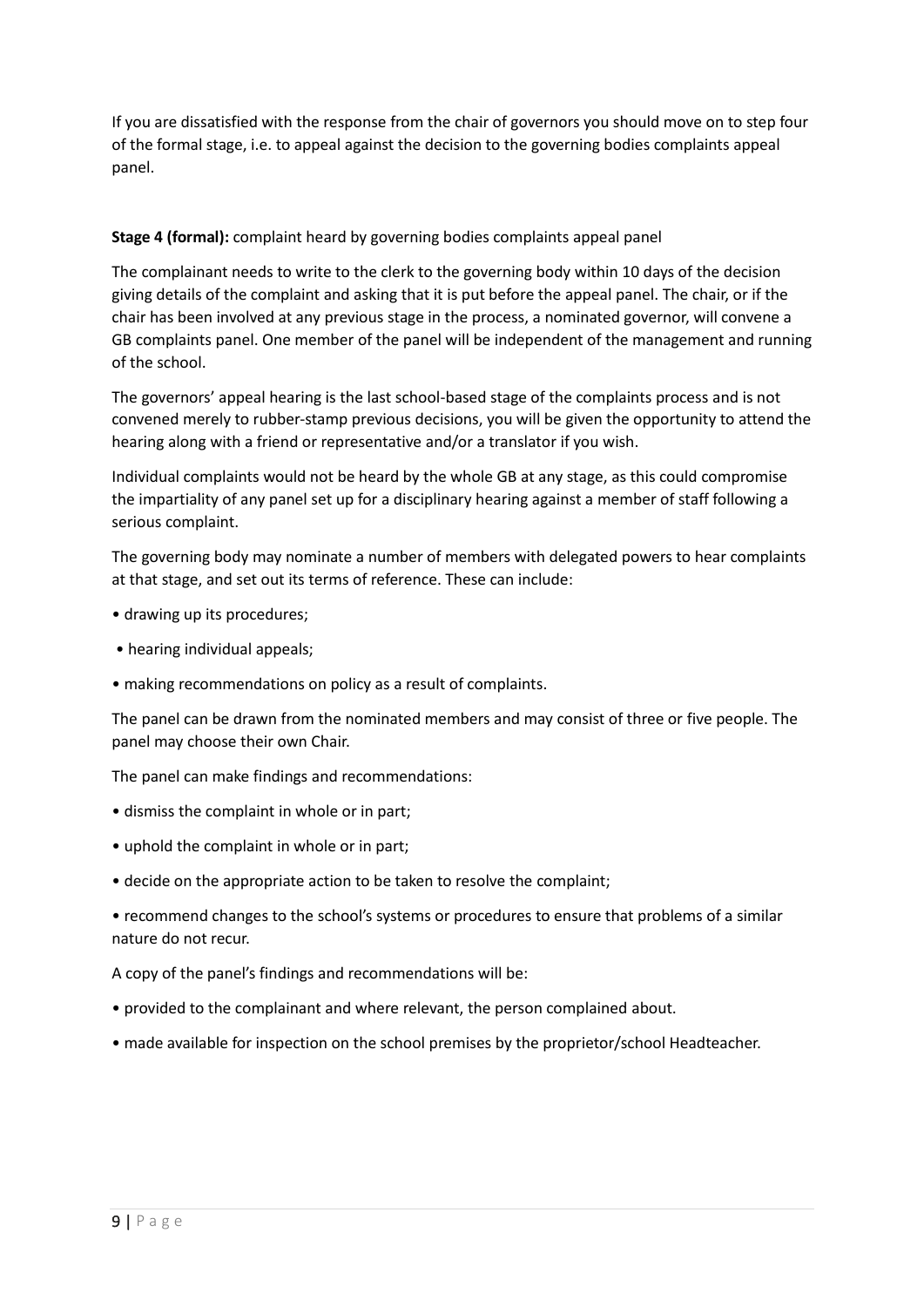#### **Notification of the panel's decision**

The chair of the panel will ensure that the complainant is notified of the panel's decision, in writing, with the panel's response (including the reasons for the decision); this is usually within 30 days of the appeal being received by the appeal panel procedure.

The letter should explain if there are any further rights of appeal if so, to whom they need to be addressed.

This is the final step of the process for the school (except for carrying out agreed actions) and there is no more that the school can do – trying to raise the issue further through the school may lead to your complaint being treated as vexatious.

#### **Vexatious Complaints**

There will be occasions when, despite all stages of the procedures having been followed the complainant remains dissatisfied. If the complainant tries to reopen the same issue, the chair of the GB is able to inform them in writing that the procedure has been exhausted and that the matter is now closed. If the complainant writes again on the same issue, then the correspondence may be recognised as vexatious and there will be no obligation on the part of the school to respond.

If, despite all stages of the procedure having been followed, you remain dissatisfied, you may take your complaint to Galileo Multi Academy Trust who can review due process.

There is no onus on them to re-open an investigation if they are satisfied that the school has dealt with the complaint appropriately.

The final stage of appeal is to the education and Skills Funding Agency

Complainants should be advised to write to

Academy Complaints and Customer Insight Unit

Education and Skills Funding Agency

Cheylesmmore House

Coventry

5 Quinton Road

Coventry

CV1 2WT

Further information on what the Education and Skills Funding Agency will do is available from:

[www.gov.uk/government/publications/setting-up-an-academies-complaints-procedure/best](http://www.gov.uk/government/publications/setting-up-an-academies-complaints-procedure/best-practice-guidance-for-academies-complaints-procedures)[practice-guidance-for-academies-complaints-procedures](http://www.gov.uk/government/publications/setting-up-an-academies-complaints-procedure/best-practice-guidance-for-academies-complaints-procedures)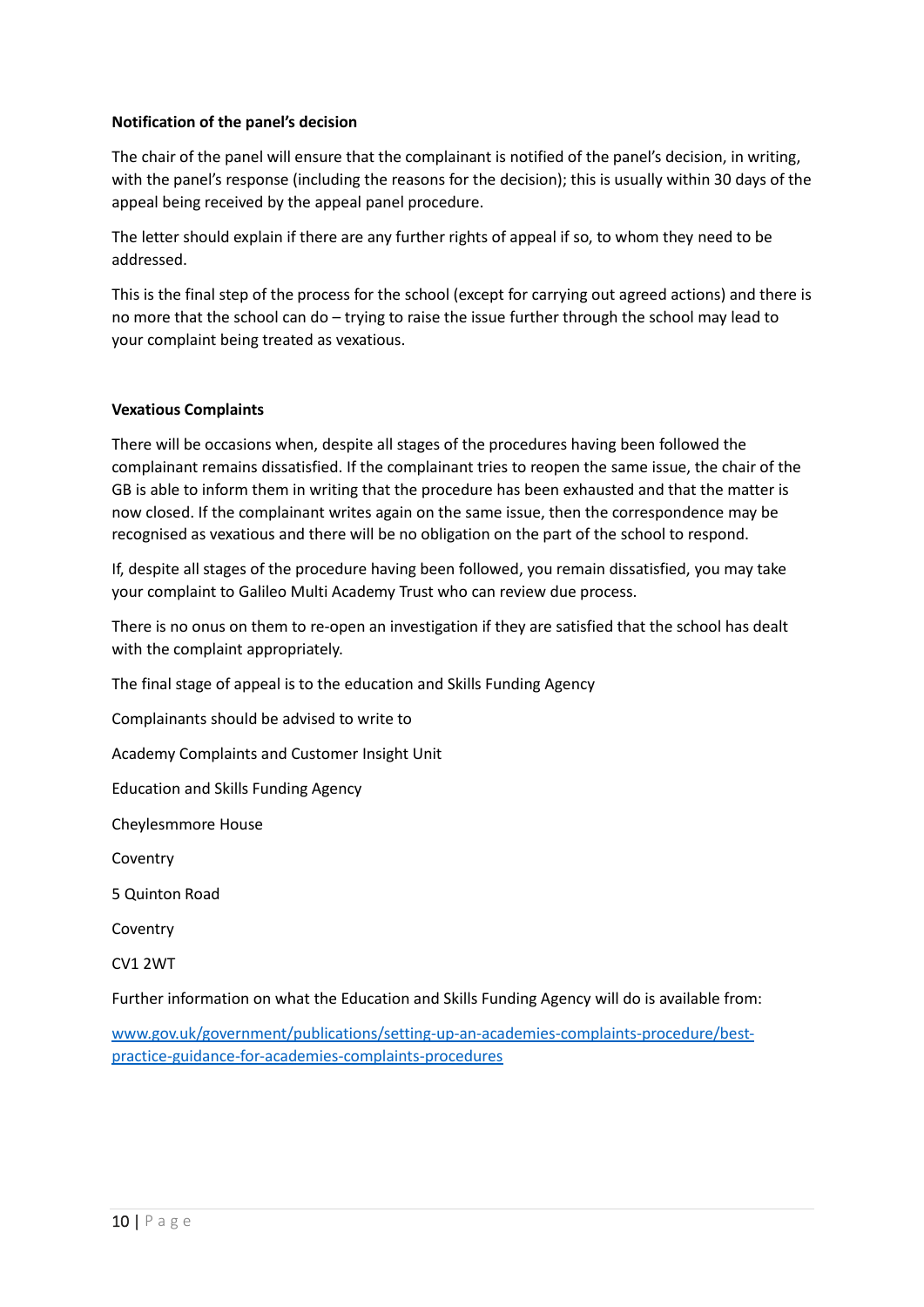### **Appendix B – Summary for dealing with complaints**

#### **Stage 1 – Complaint heard by staff member**

• Ensure school Headteacher i.e. complaints co-ordinator informed of outcome.

#### If not resolved, then escalate to **Stage 2 – Complaint heard by school Headteacher**

- Acknowledge receipt of complaint.
- Write to complainant with outcome of investigation.
- Ensure complaints co-ordinator informed of outcome.
- Offer escalation to stage 3 if dissatisfied.

#### If not resolved, then escalate to **Stage 3 - Complaint heard by chair of governors or governors' complaints committee**

- Acknowledge receipt of complaint.
- Write to complainant with outcome of investigation.
- Ensure complaints co-ordinator informed of outcome.
- Offer escalation to stage 4 if dissatisfied.

#### If not resolved, then escalate to **Stage 4 – Governor's complaints appeal panel meeting arranged**

- Issue letter inviting complainant to meeting.
- Issue letter confirming panel decision.
- Ensure complaints co-ordinator informed of outcome.
- Advise of escalation routes to the Trust and the Secretary of State for Education.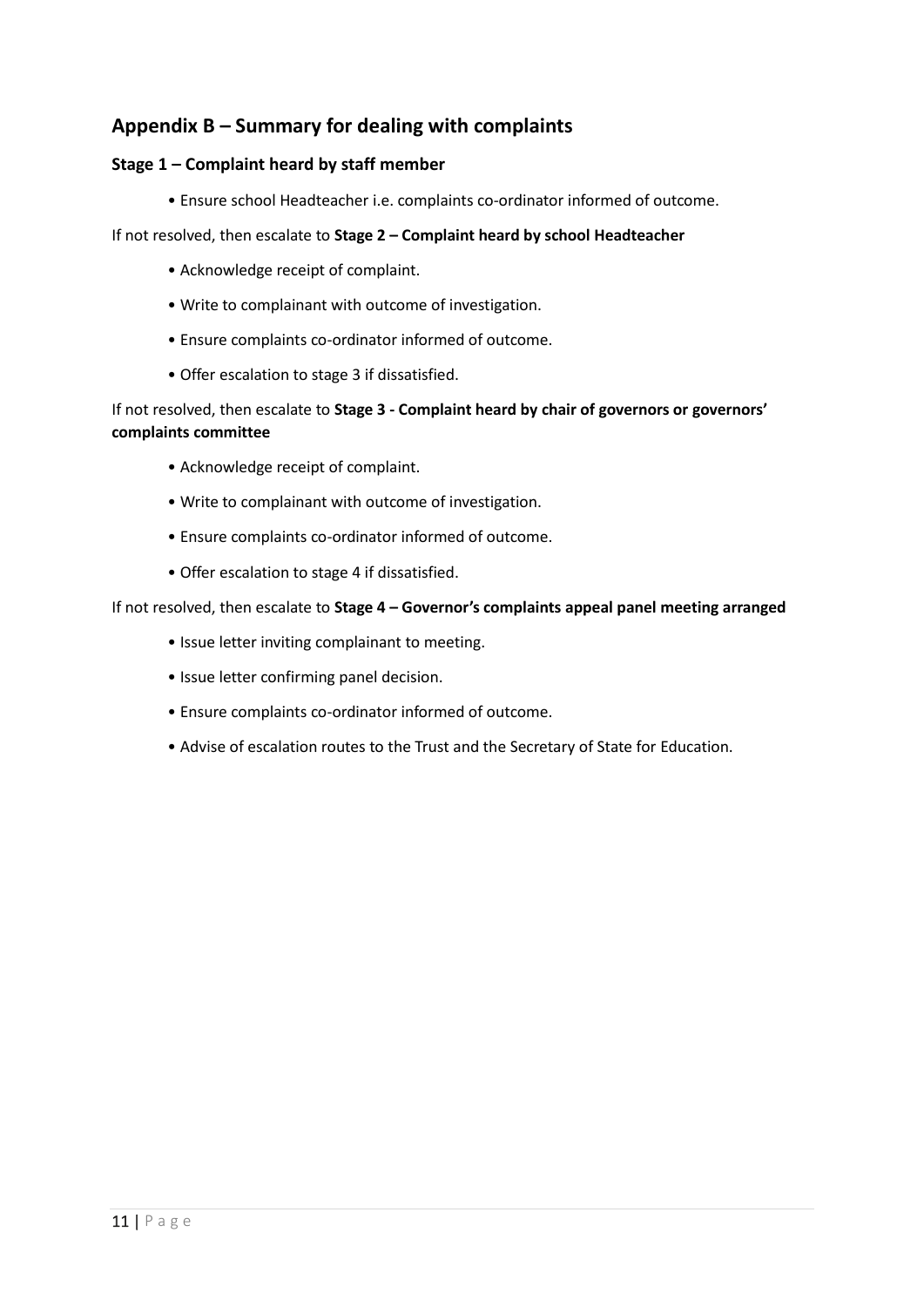# **Appendix C –Complaint Form**

Please complete and return to the school Headteacher (complaints co-ordinator) who will acknowledge receipt and explain what action will be taken.

| Your name:                                                                                |  |
|-------------------------------------------------------------------------------------------|--|
| <b>Pupil's name (if relevant)</b>                                                         |  |
| Your relationship to the pupil (if<br>relevant)                                           |  |
| <b>Address (including postcode)</b>                                                       |  |
| <b>Telephone number</b>                                                                   |  |
| Please give details of your complaint                                                     |  |
|                                                                                           |  |
|                                                                                           |  |
|                                                                                           |  |
|                                                                                           |  |
|                                                                                           |  |
|                                                                                           |  |
|                                                                                           |  |
|                                                                                           |  |
|                                                                                           |  |
|                                                                                           |  |
|                                                                                           |  |
|                                                                                           |  |
| What action, if any have you already taken to try and resolve your complaint (who did you |  |
| speak to and what was the response)                                                       |  |
|                                                                                           |  |
|                                                                                           |  |
|                                                                                           |  |
|                                                                                           |  |
|                                                                                           |  |
|                                                                                           |  |
|                                                                                           |  |
|                                                                                           |  |
|                                                                                           |  |
|                                                                                           |  |
|                                                                                           |  |
|                                                                                           |  |
|                                                                                           |  |
|                                                                                           |  |